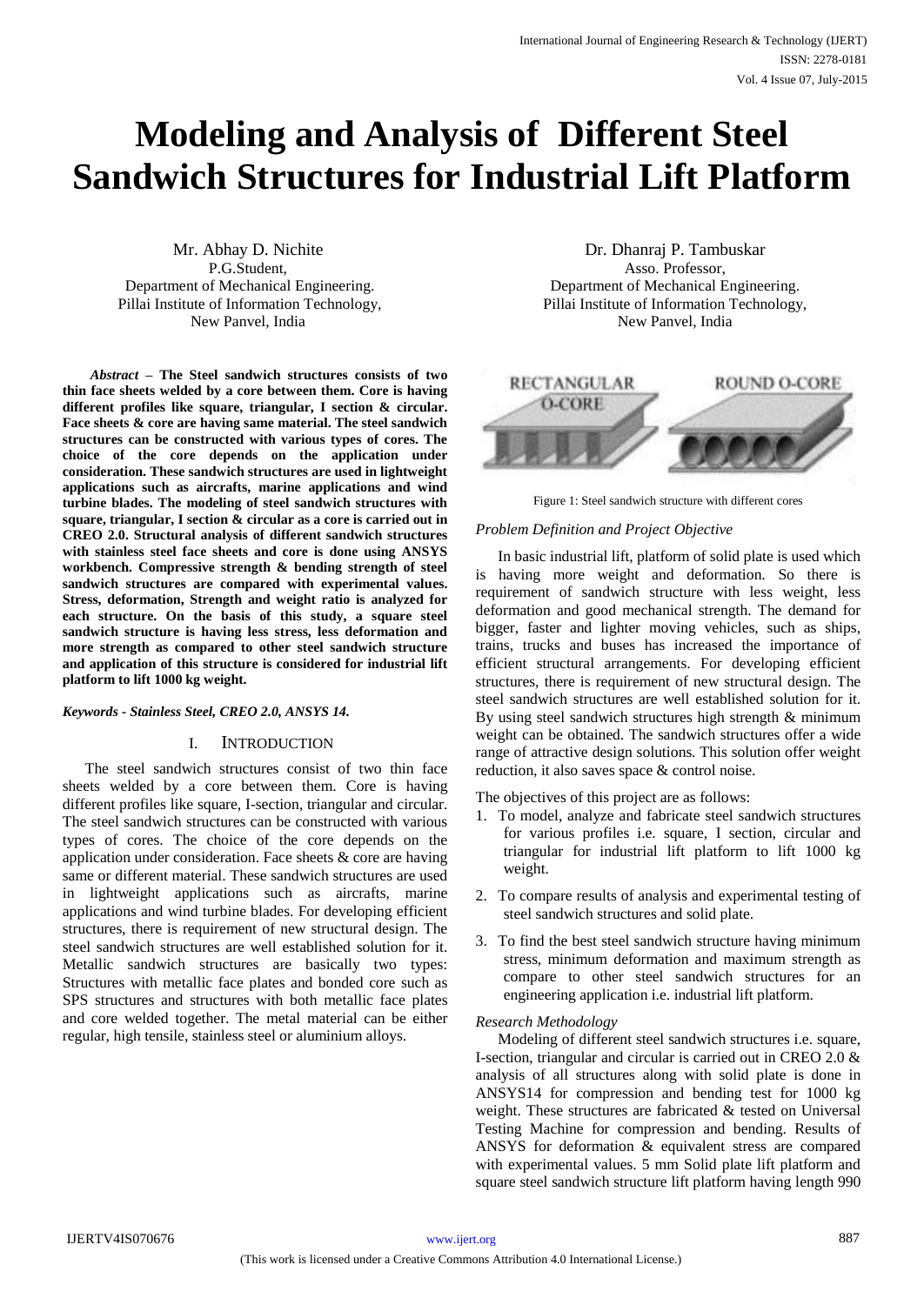mm and width 990 mm is fixed at the base of lift structure one by one. Equivalent stress and deformation are compared between them and examined best lift platform having less equivalent stress, deformation and weight.

## Material Selection

ASTM A203 Grade B material has been used for both face sheets and core. ASTM A203 Grade B is categorized as Alloy Steel. Physical Properties:

Density:  $7.85$  g/cm<sup>3</sup> Poisson's Ratio: 0.34-0.37, Modulus of Elasticity: 200 x 10<sup>3</sup> MPa Melting Range: 1400-1450°C Mechanical Properties: Ultimate Tensile Strength: 620 MPa, Yield Strength: 275 MPa

#### *Finite Element Analysis*

The steel structure models in CREO are efficiently imported into ANSYS workbench in which structural analysis is done on it. In all 5 cases of compression, models are kept horizontal and all edges of models are fixed. Boundary conditions at all edges are,  $Dx = Dy = Dz = Rx = Ry = Rz = 0$ . There is neither displacement nor rotation at all edges of models. During the analysis load of 10000 N is applied on the top facesheet of steel sandwich structures and solid plate for compression. While in case of bending, models are kept horizontal and opposite side edges of models are fixed. A load of 2000 N is applied at the center of top facesheet of steel sandwich structures and solid plate for bending. Equivalent stress and total deformation are observed.





Figure 2: Fixed supports & Load applied on square steel sandwich structure



Figure 3: Equivalent stress of square steel sandwich structure



Figure 4: Total deformation of square steel sandwich structure Sample No 2: 5 mm Steel solid Plate



Figure 5: Fixed supports & Load applied on steel solid plate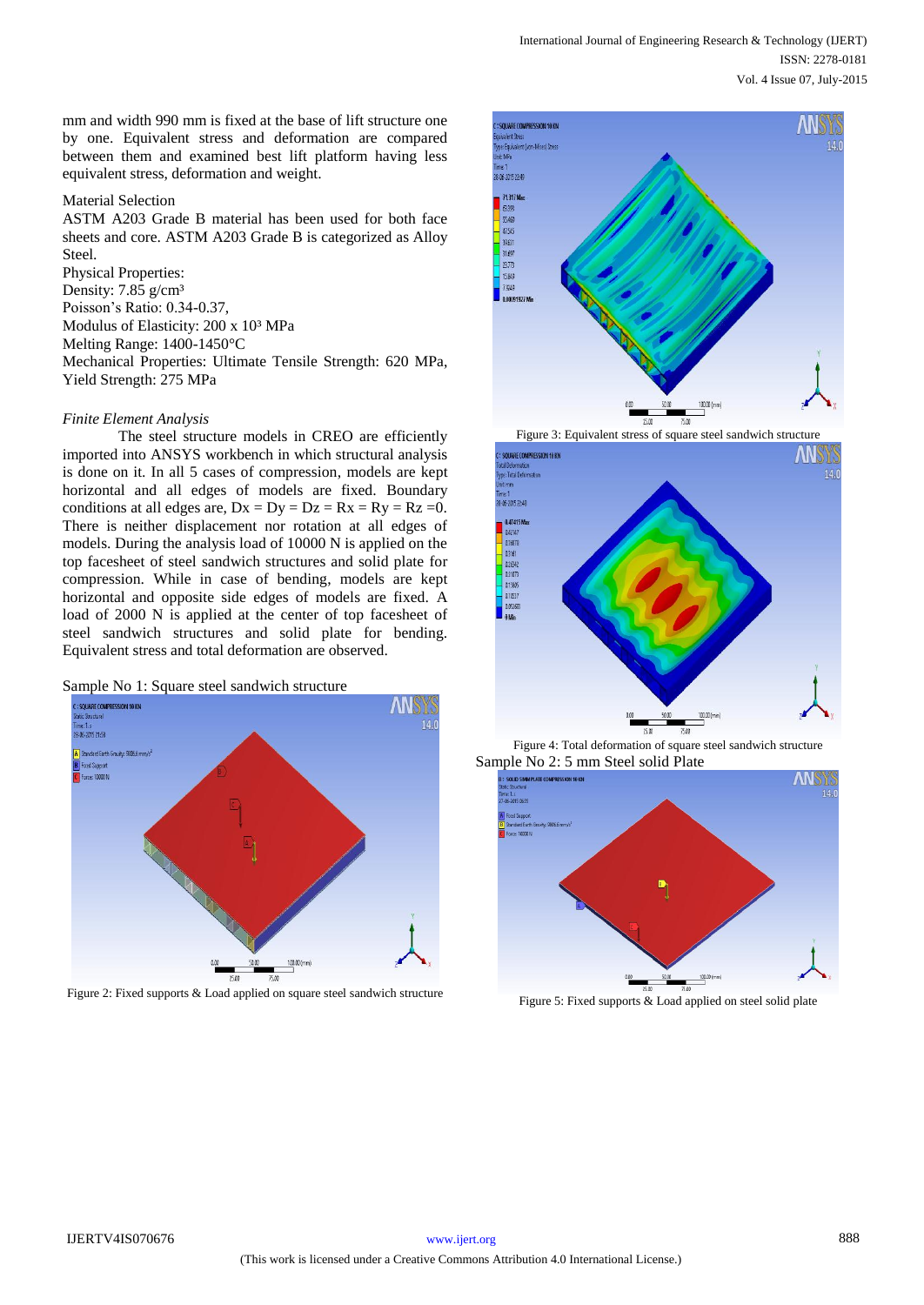



Figure 7: Total deformation of steel solid plate

Finite Element Analysis for Compression of Industrial Lift Platform



Figure 8: Fixed supports & Load applied on solid plate lift platform





Figure 10: Total deformation of solid plate lift platform

2) Square steel sandwich structure lift platform



Figure 11: Equivalent stress of square steel sandwich structure lift platform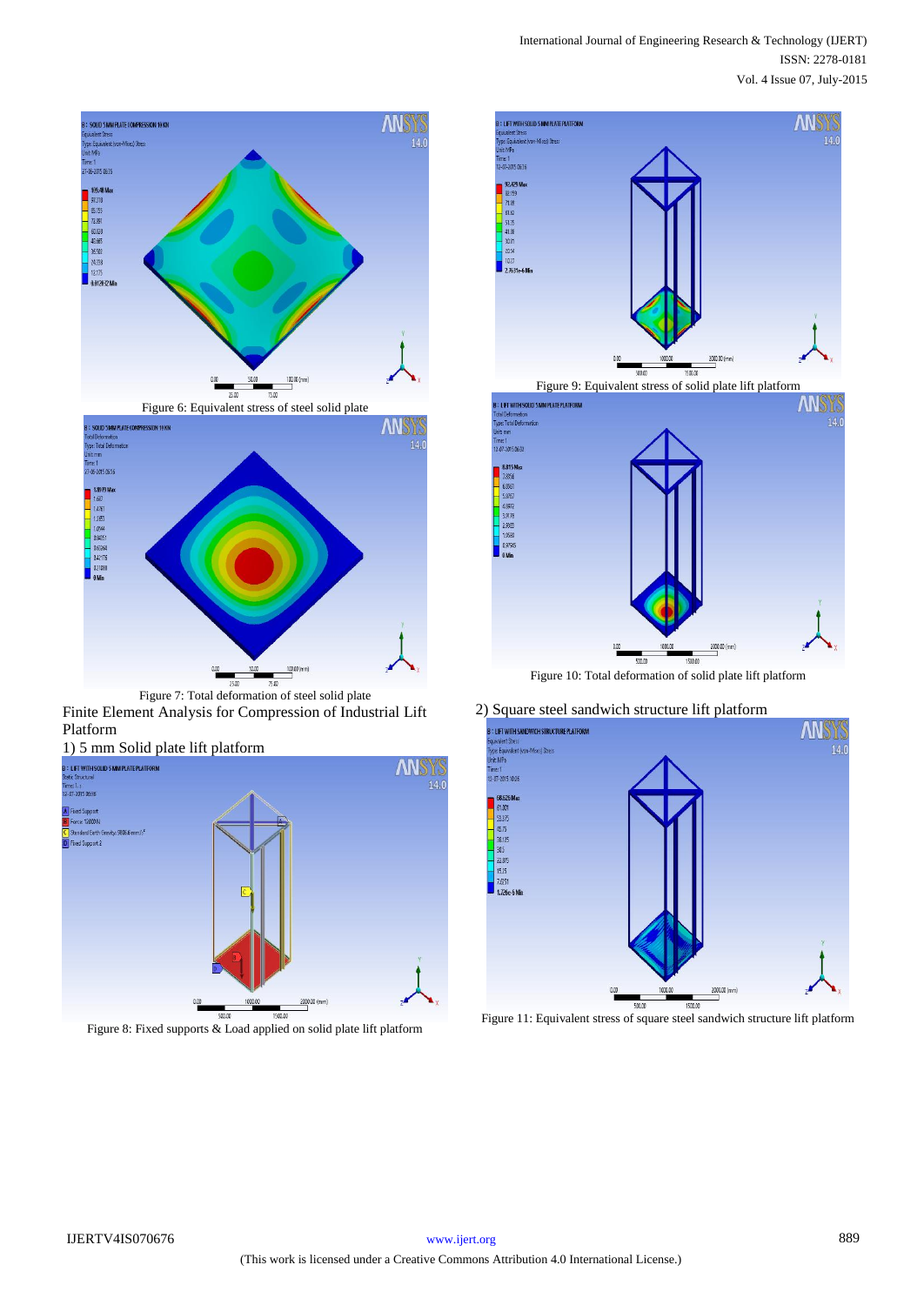



Figure 12: Total deformation of square steel sandwich structure lift platform

#### *Results and Discussions*

Equivalent stress and total deformation are observed for compression and bending in different steel sandwich structures along with solid plate in ANSYS software and experimentally. It is examined that square steel sandwich structure having less equivalent stress and deformation as compared to I-section, triangular, circular and solid plate. 5 mm Solid plate lift platform and square steel sandwich structure lift platform having length 990 mm and width 990 mm is fixed at the base of lift structure one by one. Equivalent stress and deformation are compared between them. It is examined that square steel sandwich structure lift platform having less equivalent stress and deformation as compared to 5 mm Solid plate platform.

| ANSYS Results of Compression & Bending test                    |
|----------------------------------------------------------------|
| Table 1 ANSYS Results of Equivalent stress and Deformation for |
| Compression                                                    |

| Compression          |                                      |                         |                               |                     |
|----------------------|--------------------------------------|-------------------------|-------------------------------|---------------------|
| Sr<br>N <sub>o</sub> | Steel<br>Sandwich<br>Structure       | force<br>applied<br>(N) | equivalent<br>stress<br>(Mpa) | deformation<br>(mm) |
| $\mathbf{1}$         | Square Steel<br>Structure            |                         | 71.17                         | 0.47415             |
| $\overline{c}$       | <b>I</b> Section Steel<br>Structure  | 10000                   | 85.57                         | 0.56997             |
| 3                    | <b>Triangular Steel</b><br>Structure |                         | 89.081                        | 0.63395             |
| $\overline{4}$       | <b>Circular Steel</b><br>Structure   |                         | 91.189                        | 0.64063             |
| 5                    | Solid 5 mm Plate                     |                         | 109.48                        | 1.8979              |









| Table 2 ANSYS Results of Equivalent stress and Deformation for Bending |                         |         |              |             |
|------------------------------------------------------------------------|-------------------------|---------|--------------|-------------|
| Sr.                                                                    | <b>Steel Sandwich</b>   | Force   | Equivalent   | Deformation |
| No.                                                                    | Structure               | Applied | Stress (Mpa) | (mm)        |
|                                                                        |                         | (N)     |              |             |
|                                                                        |                         |         |              |             |
|                                                                        | Square Steel            |         |              |             |
|                                                                        | Structure               |         | 133.11       | 0.10171     |
|                                                                        |                         |         |              |             |
| 2                                                                      | <b>I</b> Section Steel  |         |              |             |
|                                                                        | Structure               |         | 175.8        |             |
|                                                                        |                         |         |              | 0.1859      |
| $\mathcal{F}$                                                          | <b>Triangular Steel</b> | 2000    |              |             |
|                                                                        | Structure               |         | 285.99       | 0.2772      |
| 4                                                                      | Circular Steel          |         |              |             |
|                                                                        | Structure               |         | 234.88       | 0.23637     |
| 5                                                                      | Solid 5 mm              |         |              |             |
|                                                                        | Plate                   |         | 298.58       |             |
|                                                                        |                         |         |              | 0.29103     |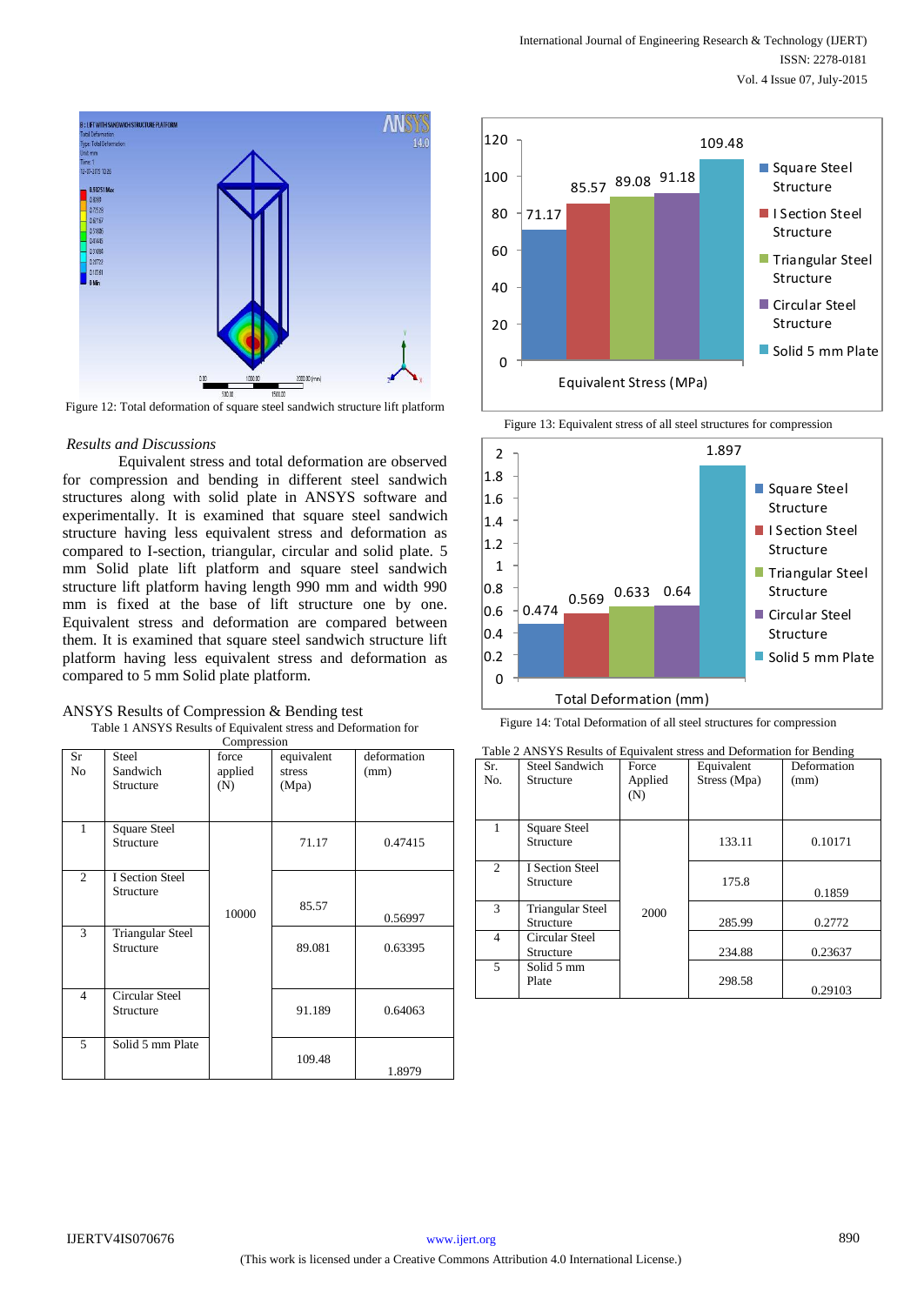## *Experimental Models*

1) Square steel sandwich structure for compression



Figure 15: Square steel sandwich structure for compression

2) Solid plate for compression



Figure 16: Solid plate for compression 1) Square steel sandwich structure for bending



Figure 17: Square steel sandwich structure for bending

# 2) Solid plate for bending



Figure 18: Solid plate for bending Experimental Results of Compression & Bending Test



Figure 19: Square steel sandwich structure compression test



Figure 20: Square steel sandwich structure bending test